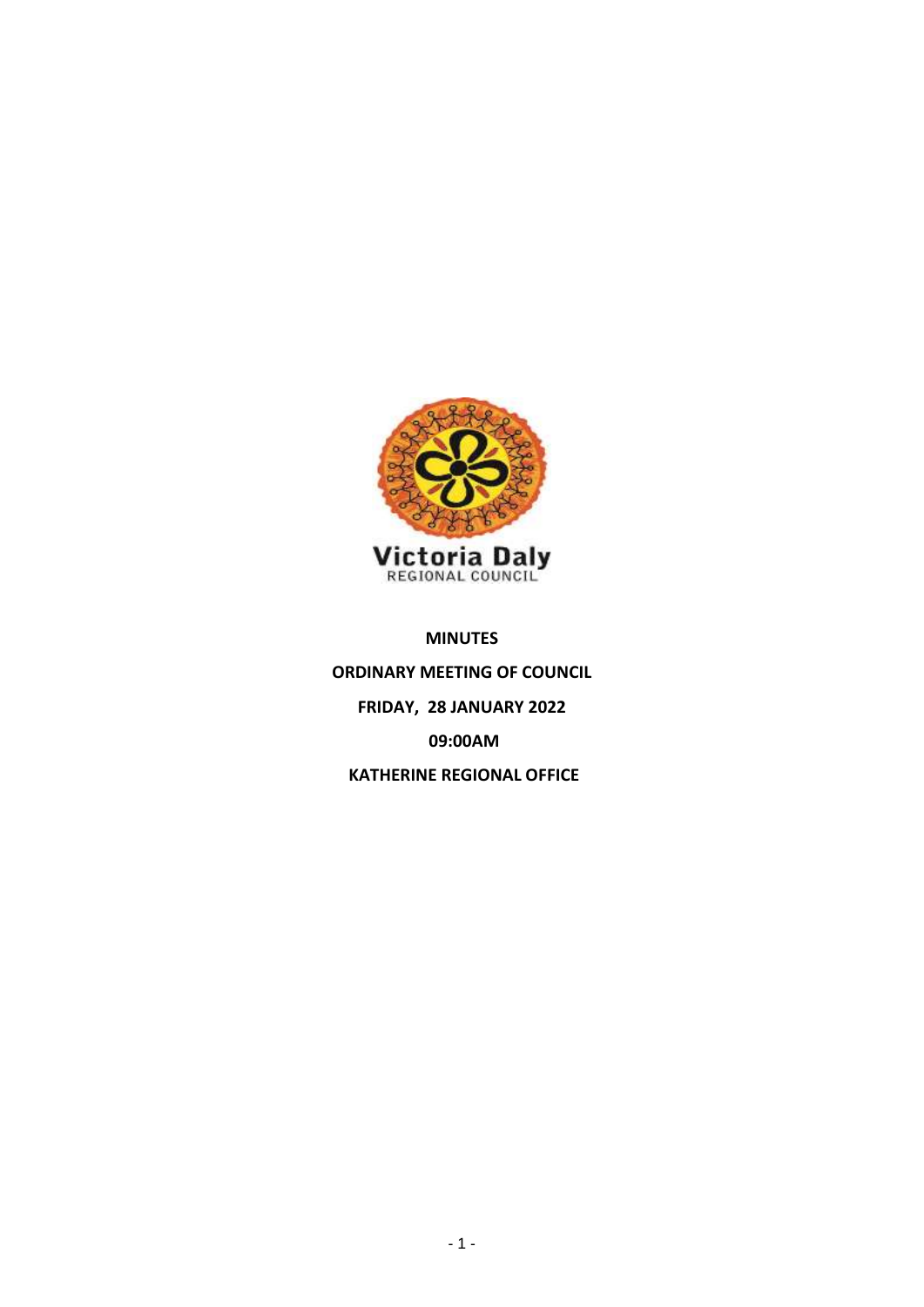

## **VICTORIA DALY REGIONAL COUNCIL DISCLAIMER**

No responsibility is implied or accepted by the Victoria Daly Regional Council for any act, omission or statement or intimation occurring during Council or committee meetings.

The Victoria Daly Regional Council disclaims any liability for any loss whatsoever and howsoever caused arising out of reliance by any person or legal entity on any such act, omission or statement or intimation occurring during Council or committee meetings.

Any person or legal entity who acts or fails to act in reliance upon any statement, act or omission made in a Council or committee meeting does so at that person's or legal entity's own risk.

In particular and without detracting in any way from the broad disclaimer above, in any discussion regarding any planning application or application for a licence, any statement or intimation of approval made by any member or officer of the Victoria Daly Regional Council during the Course of any meeting is not intended to be and is not taken as notice of approval from the Victoria Daly Regional Council.

The Victoria Daly Regional Council advises that anyone who has any application lodged with the Victoria Daly Regional Council shall obtain and should only rely on **WRITTEN CONFIRMATION** of the outcome of the application, and any conditions attaching to the decision made by the Victoria Daly Regional Council in respect of the application.

Russell Anderson **Chief Executive Officer**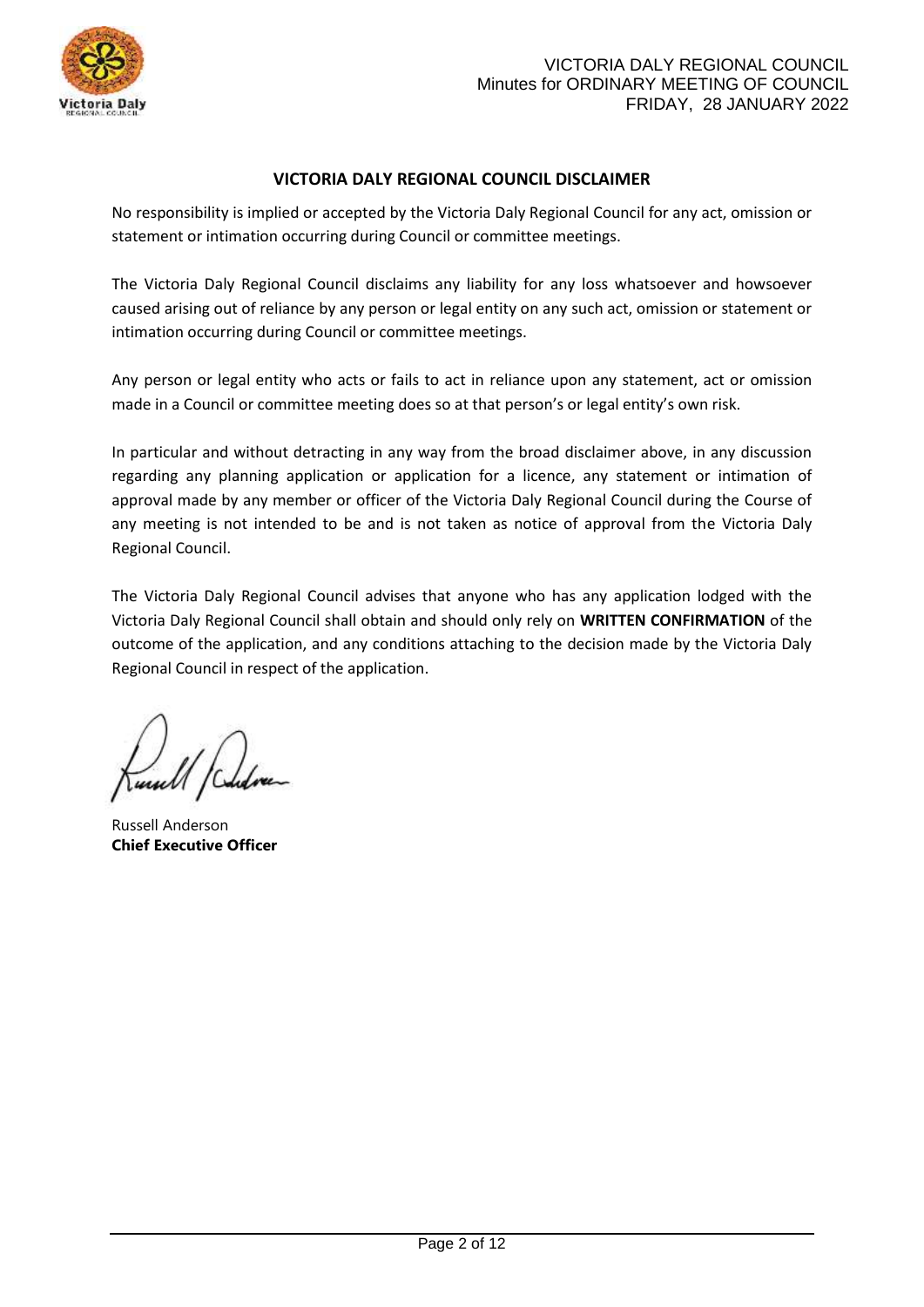

### **MINUTES**

### **ORDINARY MEETING OF COUNCIL**

### **FRIDAY, 28 JANUARY 2022**

### **09:00AM**

## **KATHERINE REGIONAL OFFICE**

### **MEETING OPENED**

### **The meeting opened the time being 09:02 am**

## **PERSONS PRESENT**

### **ELECTED MEMBERS PRESENT**

Mayor (Chair) **Brian Pedwell** Deputy Mayor Shirley Garlett Councillor **Councillor** Councillor Councillor **Councillor** Councillor Councillor **Councillor** Councillor

## **STAFF PRESENT**

Chief Executive Officer **Russell Anderson** Director of Operations **Matthew Cheminant Director Corporate Services** Trudy Braun Manager of Executive Services Michelle Will (minute taker) Executive Services Officer **Rupak Halwai** 

### **GUESTS**

Member for Daly **Dheran Young** NIAA Dianna Ross NIAA Leah Andrews

NIAA Patrick Flemming (via Video Conference) NIAA Stephen Wenzel (via Video Conference)

## **APOLOGIES AND LEAVE OF ABSENCE**

Nil

### **DISCLOSURES OF INTEREST – COUNCILLORS AND STAFF**

There were no declarations of interest at this meeting.

## **CONFIRMATION OF MINUTES**

## **Minutes of the Ordinary Council Meeting held on 14 December 2021**

*001/2022***RECOMMENDATION:**

**That** the minutes be taken as read and be accepted as a true record of the Meeting.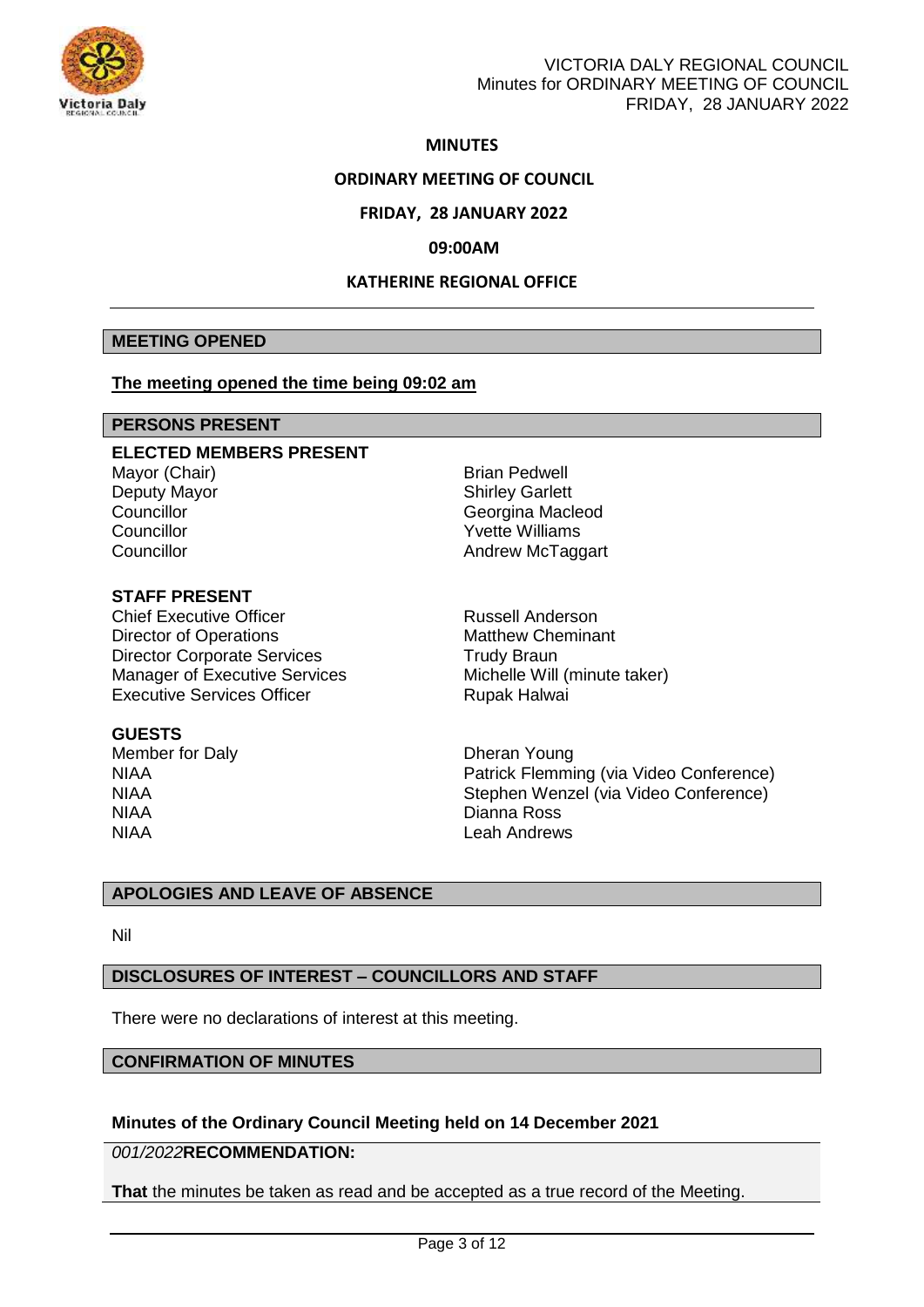

Moved: Cr. Macleod Seconded: Cr. Garlett Resolution: Carried

### **Council's support of NLC regarding Covid-19 safety has been noticed and NLC is grateful.**

### **Minutes of the Special Ordinary Council Meeting held on 21 December 2021**

## *002/2022***RECOMMENDATION:**

**That** the minutes be taken as read and be accepted as a true record of the Meeting.

Moved: Cr. McTaggart Seconded: Cr. Macleod Resolution: Carried

## **CALL FOR ITEMS OF GENERAL BUSINESS**

**COUNCILLOR YVETTE WILLIAMS - IN KIND SUPPORT GOLDRUSH DEPUTY MAYOR - TIMBER CREEK ROUND-UP COUNCILLOR MACLEOD – PINE CREEK WASTE MANAGEMENT LIABILITIES AND REMEDIATION COUNCILLOR MCTAGGART – LOAN AND WOOLIANA ROAD LAND TENURE (WASTE TRANSFER STATION & OFFICE) DEPUTY MAYOR – TIMBER CREEK SEWERAGE AND MOBILE COVERAGE** 

### **MAYORAL REPORT**

### **Mayor Pedwell provided an update to Council -**

- Correspondence responding to rates submissions has been distributed.
- Correspondence to all Local Authority members has been distributed.
- NLC thanked Council for their support regarding Covid-19 safety.
- **Two documents were common sealed prior to the Christmas break.**

Moved: Councillor Macleod Seconded: Deputy Mayor Garlett Resolution: Carried

**Mr. Matthew Cheminant entered the meeting, the time being 09:22am. National Indigenous Australians Agency (NIAA) delegates joined the meeting, the time being 09:35am.** 

NIAA delegates and Councillors introduced themselves.

- A brief background was presented and Milngin Councillor continued to address the guests.
- Discussion took place regarding the Nauiyu Sport and Recreation acquittals.
- Nauiyu community members are questioning why Council is not providing the Sport and Recreation program.

Action – NIAA delegates will follow up the acquittals and investigate what has transpired (send NIAA Councillor McTaggart's contact details to discuss and follow up).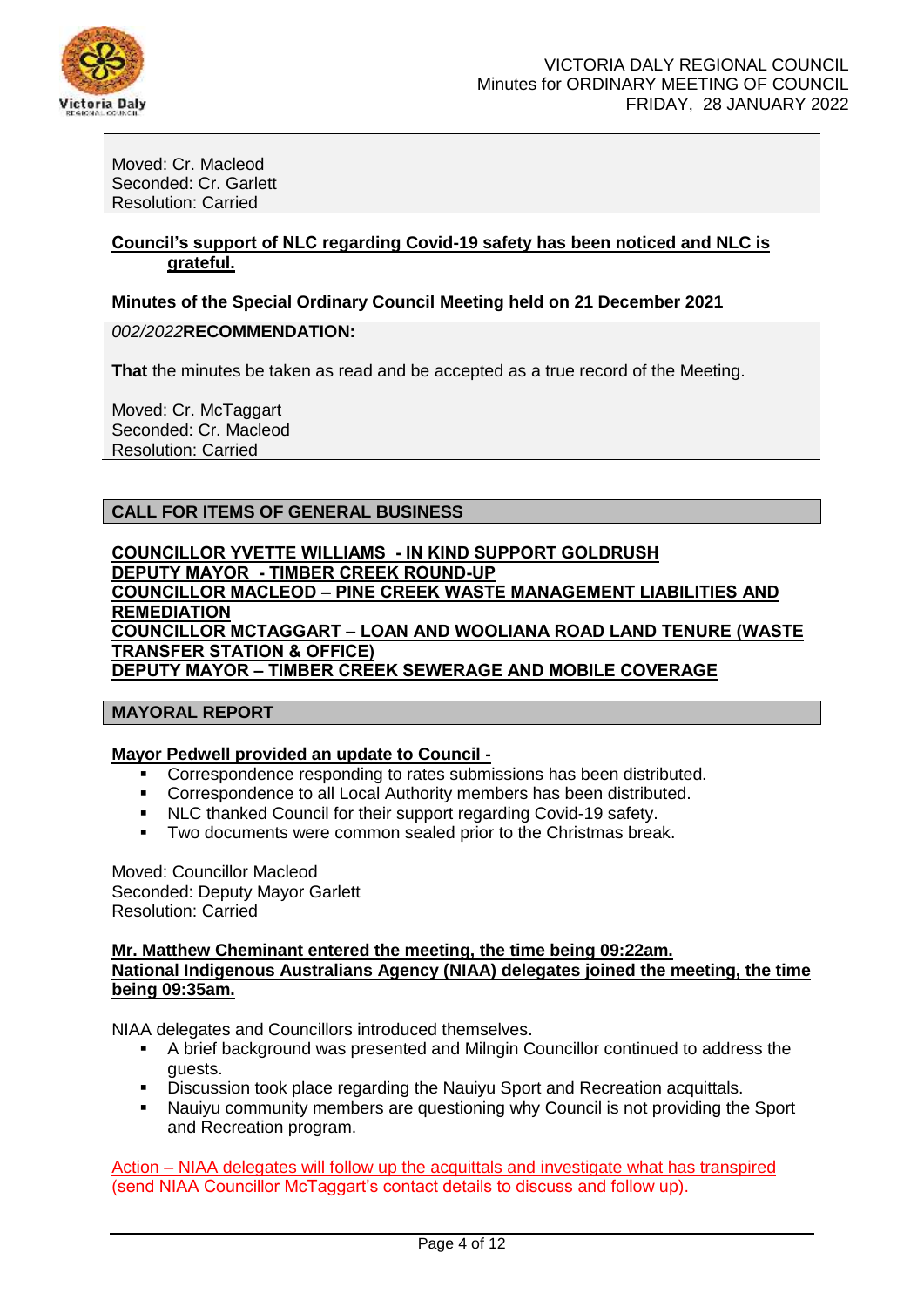

## Action – Send a copy of GAP program to NIAA delegates.

 Discussion regarding Sport and Recreation in the Timber Creek region took place. Large land mass and insufficient funding adds difficulty to meet reasonable standards of service delivery. Sport and Recreation issues need to be addressed. NIAA delegates were asked to contact Deputy Mayor when they are visiting the area to discuss the needs of the region.

### **NIAA delegates left the meeting, the time being 10:14am The meeting adjourned for morning tea, the time being 10:17am The meeting resume, the time being 10:40am**

## **REPORTS TO COUNCIL**

Director of Corporate Services, Ms Braun, addressed Council and thanked them for the opportunity to develop in her role while she was Acting CEO. Topics discussed include:

- TechOne and Xero
- Migration of phone lines
- **Remote School Attendance Strategy, Kalkarindji**
- **Heron Crescent property**
- **Timber Creek waste management extension**
- Photo ID for essential workers

# **1) Acting CEO Report** *003/2022* **Motion:**

A. That this report is received and noted

Moved: Cr. McTaggart Seconded: Cr. Macleod Resolution: Carried

### **Mr Bernard entered the meeting, the time being 10:55am Mr Dheran Young entered the meeting, the time being 10:55am Mr Bernard left the meeting, the time being 10:59am**

Mayor Pedwell welcomed Member for Daly, Mr Dheran Young. Mr Dheran Young introduced himself to Council and continued to provide background, particularly working with youth.

# **Topics discussed include:**

- Sport and Recreation
- **Health services**
- Council premises and service delivery in Nauiyu
- **Pine Creek Waste Management issues were discussed** 
	- o Suggestion of a meeting with Mining Minister and Minister Paech regarding the Pine Creek Waste Management and mining involvement in remediation of issues.
- Pearce Street training premises and council office
	- o Mr Young will stay in touch with Jake Quinlivan from the Department of the Chief Minister and Cabinet and will encourage swift action from all involved.

## **Mr Cheminant left the meeting, the time being 11:38am Mr Cheminant returned to the meeting, the time being 11:38am**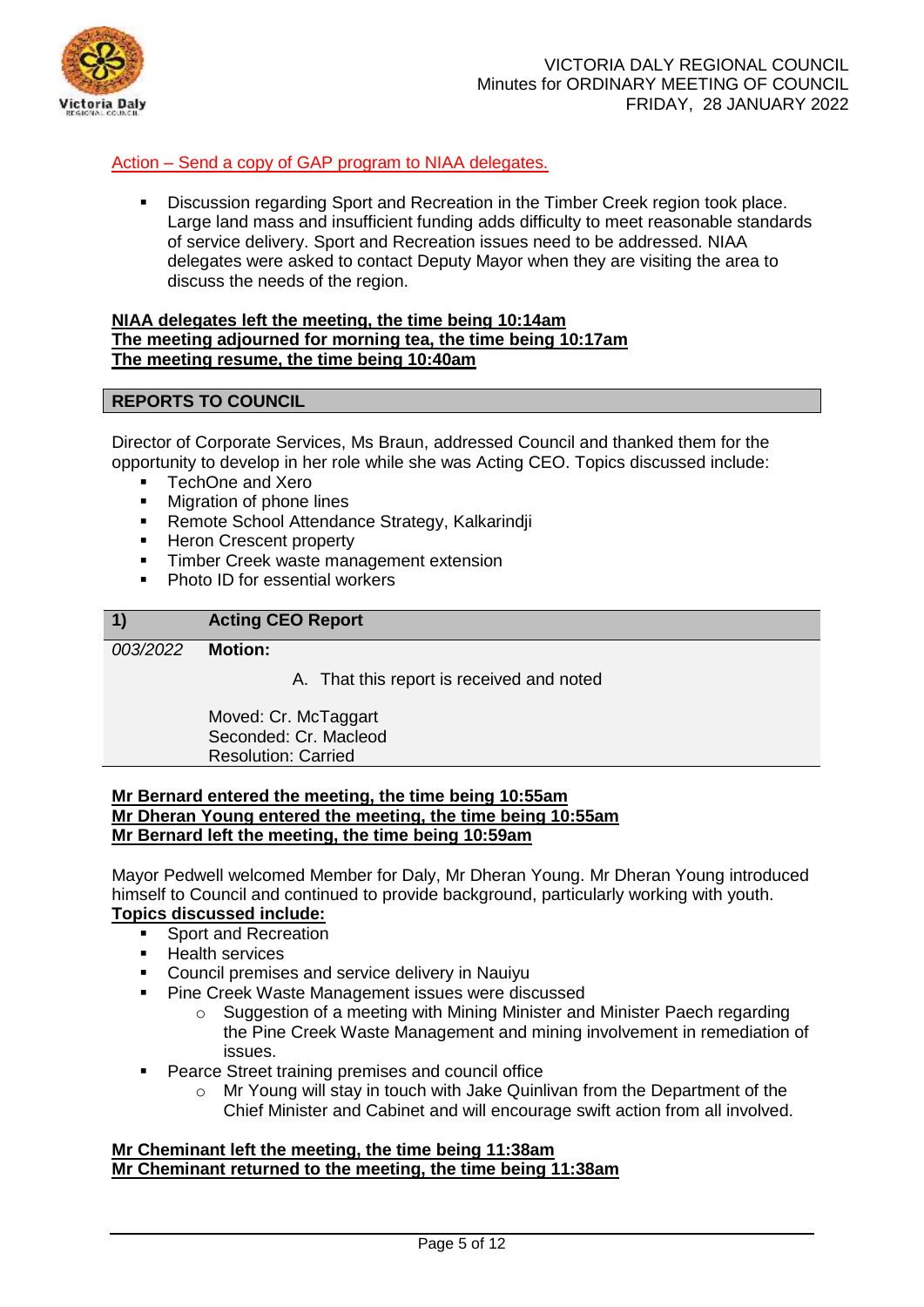

.

## VICTORIA DALY REGIONAL COUNCIL Minutes for ORDINARY MEETING OF COUNCIL FRIDAY, 28 JANUARY 2022

## **Timber Creek issues discussed include:**

- Timber Creek septic tanks / no sewerage system.<br>Poor mobile coverage issues
- Poor mobile coverage issues.
- **Waste Management transfer site.**

### **Mr Dheran Young left the meeting, the time being 12:14pm The meeting adjourned for a brief break, the time being 12:15pm The meeting resumed, the time being 12:19pm**

**Mr Bernard joined the meeting, the time being 12:19pm. Mrs Braun left the meeting, the time being 12:26pm. Mrs Braun returned to the meeting, the time being 12:29pm.** 

| 2)       |         | <b>Monthly Financial Report</b>           |
|----------|---------|-------------------------------------------|
| 004/2022 | Motion: |                                           |
|          |         | A. That this report is received and noted |

Moved: Cr. Macleod Seconded: Cr. Williams Resolution: Carried

| 18)      | <b>Bulla Local Authority Funding Deficit</b>                                                                                                                              |
|----------|---------------------------------------------------------------------------------------------------------------------------------------------------------------------------|
| 005/2022 | <b>Motion:</b>                                                                                                                                                            |
|          | A. That this report is received and noted                                                                                                                                 |
|          | B. That Council approve to spend \$7,000 of the unspent expired<br>2018-19 Bulla LAPF on a ride on lawn mower by Monday 28<br>February, on behalf of the Bulla community. |
|          | Moved: Cr. McTaggart<br>Seconded: Cr. Macleod<br><b>Resolution: Carried</b>                                                                                               |
|          |                                                                                                                                                                           |

## **The meeting adjourned for lunch, the time being 12:41pm The meeting resumed, the time being 01:40pm**

| 3)       | New policies to be adopted                                            |
|----------|-----------------------------------------------------------------------|
| 006/2022 | <b>Motion:</b>                                                        |
|          | A. That this report is received and noted                             |
|          | B. Policies are adopted                                               |
|          | LGP010 Allowances and other benefits policy (CEO)<br>$\blacksquare$ . |
|          | <b>Amendments to tabled policy: Remove Section</b>                    |
|          | 2, and 3.1 (e-g) to come before Council for                           |
|          | resolution, and 3.2 Superannuation be                                 |
|          | reduced to 11%                                                        |
|          | LGP017 Accountable forms policy (Members and CEO)<br>$\blacksquare$   |
|          |                                                                       |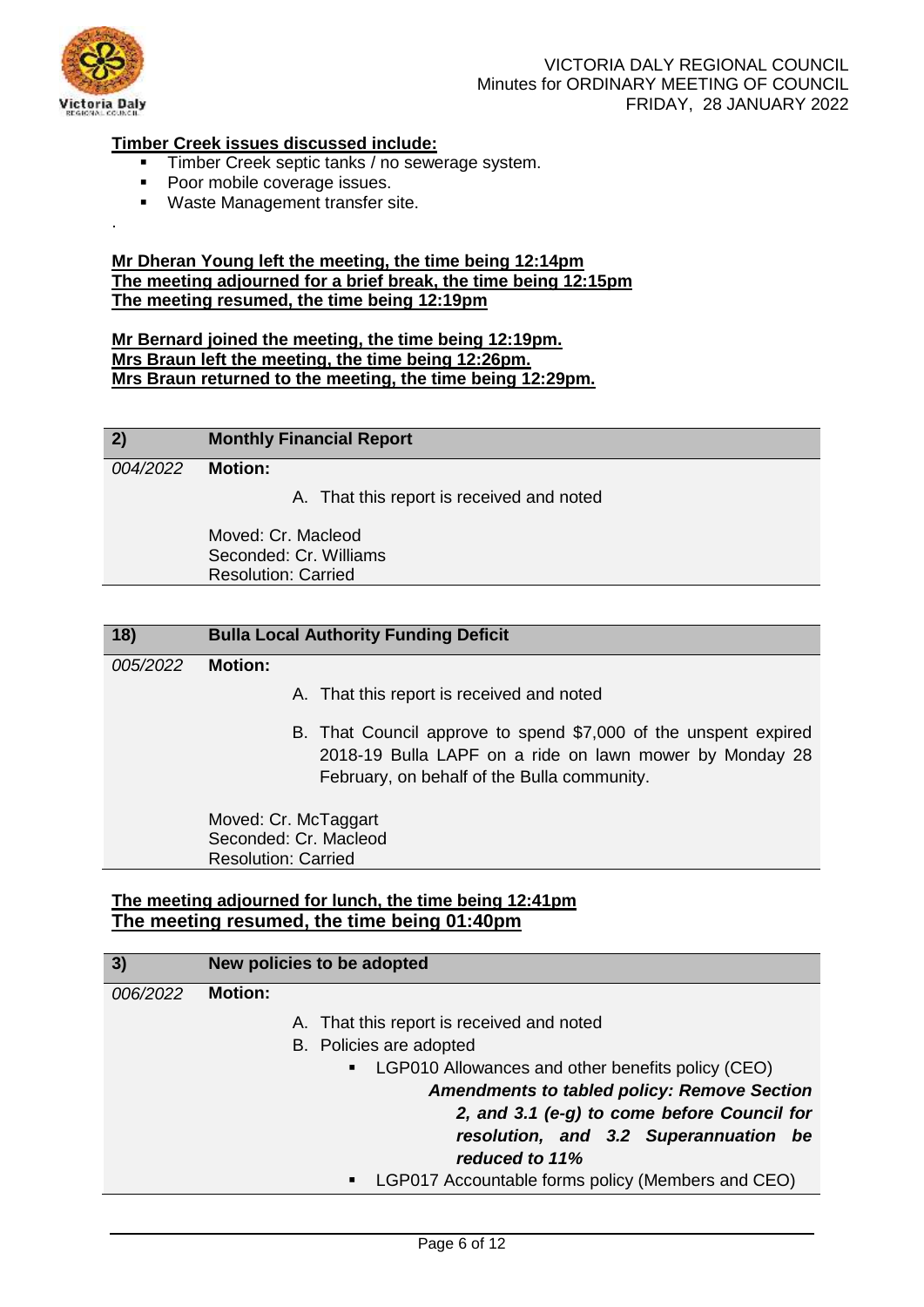

**LGP020 Gifts and benefits policy (CEO)** 

|          | Moved: Cr. Garlett<br>Seconded: Cr. Macleod<br><b>Resolution: Carried</b>                                  |
|----------|------------------------------------------------------------------------------------------------------------|
|          | Resolution regarding the nominal amount was put forward                                                    |
| 007/2022 | C. That Council approve that the nominal amount be \$50.00 for all<br>Council Gifts and Benefits policies. |
|          | Moved: Cr. Macleod                                                                                         |
|          | Seconded: Cr. Garlett                                                                                      |
|          | <b>Resolution: Carried</b>                                                                                 |

| 4)                            | Policies to be adopted LGP022, LGP023, LGP024                                                                                                                                                                                                 |
|-------------------------------|-----------------------------------------------------------------------------------------------------------------------------------------------------------------------------------------------------------------------------------------------|
| <b>Not</b><br><b>Resolved</b> | <b>Motion:</b><br>That this report is received and noted<br>Α.<br>B. Policies are adopted<br>LGP022 Confidential Information Business Policy<br><b>LGP023 Extra Meeting Allowance Policy</b><br><b>LGP024 Professional Development Policy</b> |
|                               | LGP022 processes to meet this requirement will be reviewed and a report<br>will be brought to Council at a future meeting.<br>LGP023 will be reviewed and brought back to the February OCM.                                                   |
|                               | LGP024 Professional Development Policy was adopted.                                                                                                                                                                                           |
| 008/2022                      | B. Policies are adopted<br><b>LGP024 Professional Development Policy</b><br>Moved: Cr. Macleod<br>Seconded: Cr. Garlett<br><b>Resolution: Carried</b>                                                                                         |

| 5)       | <b>Final Acquittal of Energy Efficiency and Sustainability Grant</b>                                                                                |
|----------|-----------------------------------------------------------------------------------------------------------------------------------------------------|
| 009/2022 | <b>Motion:</b>                                                                                                                                      |
|          | A. That this report is received                                                                                                                     |
|          | B. That Council note the final acquittal of Energy Efficiency and<br>Sustainability Grant funds received from the Northern Territory<br>Government. |
|          | Moved: Cr. Macleod<br>Seconded: Cr. Williams<br><b>Resolution: Carried</b>                                                                          |
|          |                                                                                                                                                     |

| 6)       | <b>Community Safety &amp; Wellbeing Quarterly Report</b> |
|----------|----------------------------------------------------------|
| 010/2022 | Motion:                                                  |
|          |                                                          |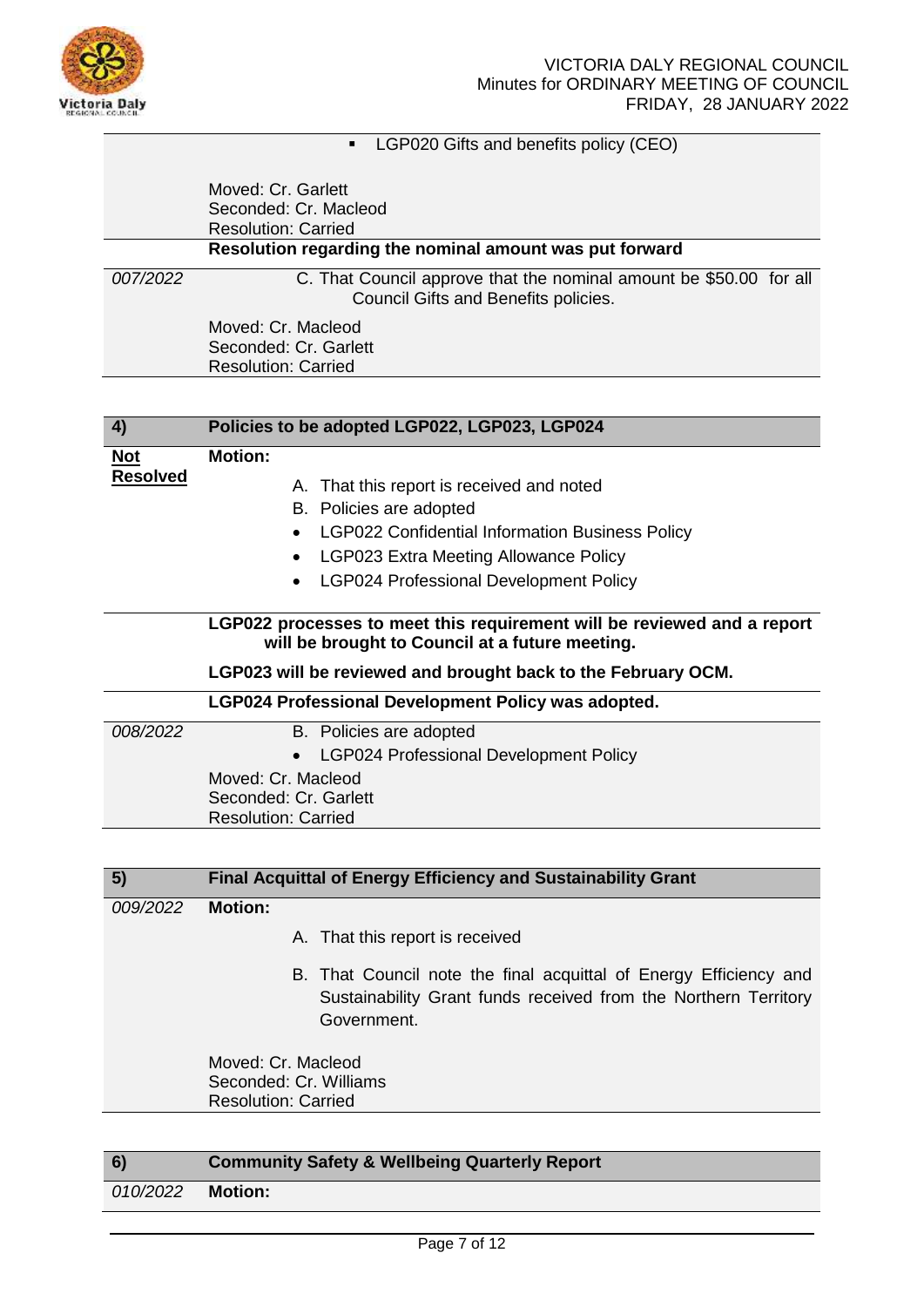

- A. That this report is received and noted
- B. That Council acknowledge the cessation of the RSAS Program
- C. That Council approve the transfer of the bus, rego no CD30TP to
	- the Gurindji Aboriginal Corporation for the RSAS Program.

Moved: Cr. McTaggart Seconded: Cr. Garlett Resolution: Carried

Action Item: CDP Manager and Community Safety and Wellbeing Manager to present to Council at the February meeting (CEO to brief managers on information required).

| 7)       | <b>CDP</b> report                         |
|----------|-------------------------------------------|
| 011/2022 | <b>Motion:</b>                            |
|          | A. That this report is received and noted |
|          | Moved: Cr. Garlett                        |
|          | Seconded: Cr. McTaggart                   |
|          | <b>Resolution: Carried</b>                |
|          |                                           |
| 8)       | Kalkarindji Community Report              |
|          | 012/2022 RESOLVED Moved: Cr. Macleod      |
|          | Seconded: Cr. McTaggart                   |
|          | <b>Resolution: Carried</b>                |
|          | <b>Motion:</b>                            |
|          | A. That this report is received and noted |

| -9) | <b>Pine Creek Community Report</b>        |
|-----|-------------------------------------------|
|     | 013/2022 RESOLVED Moved: Cr. Macleod      |
|     | Seconded: Cr. McTaggart                   |
|     | <b>Resolution: Carried</b>                |
|     | <b>Motion:</b>                            |
|     | A. That this report is received and noted |

| 10) | <b>Timber Creek Community Report</b>      |  |
|-----|-------------------------------------------|--|
|     | 014/2022 RESOLVED Moved: Cr. Macleod      |  |
|     | Seconded: Cr. McTaggart                   |  |
|     | <b>Resolution: Carried</b>                |  |
|     | <b>Motion:</b>                            |  |
|     | A. That this report is received and noted |  |
|     |                                           |  |

# **11) Yarralin Community Report** *015/2022* **RESOLVED** Moved: Cr. Macleod Seconded: Cr. McTaggart Resolution: Carried **Motion:**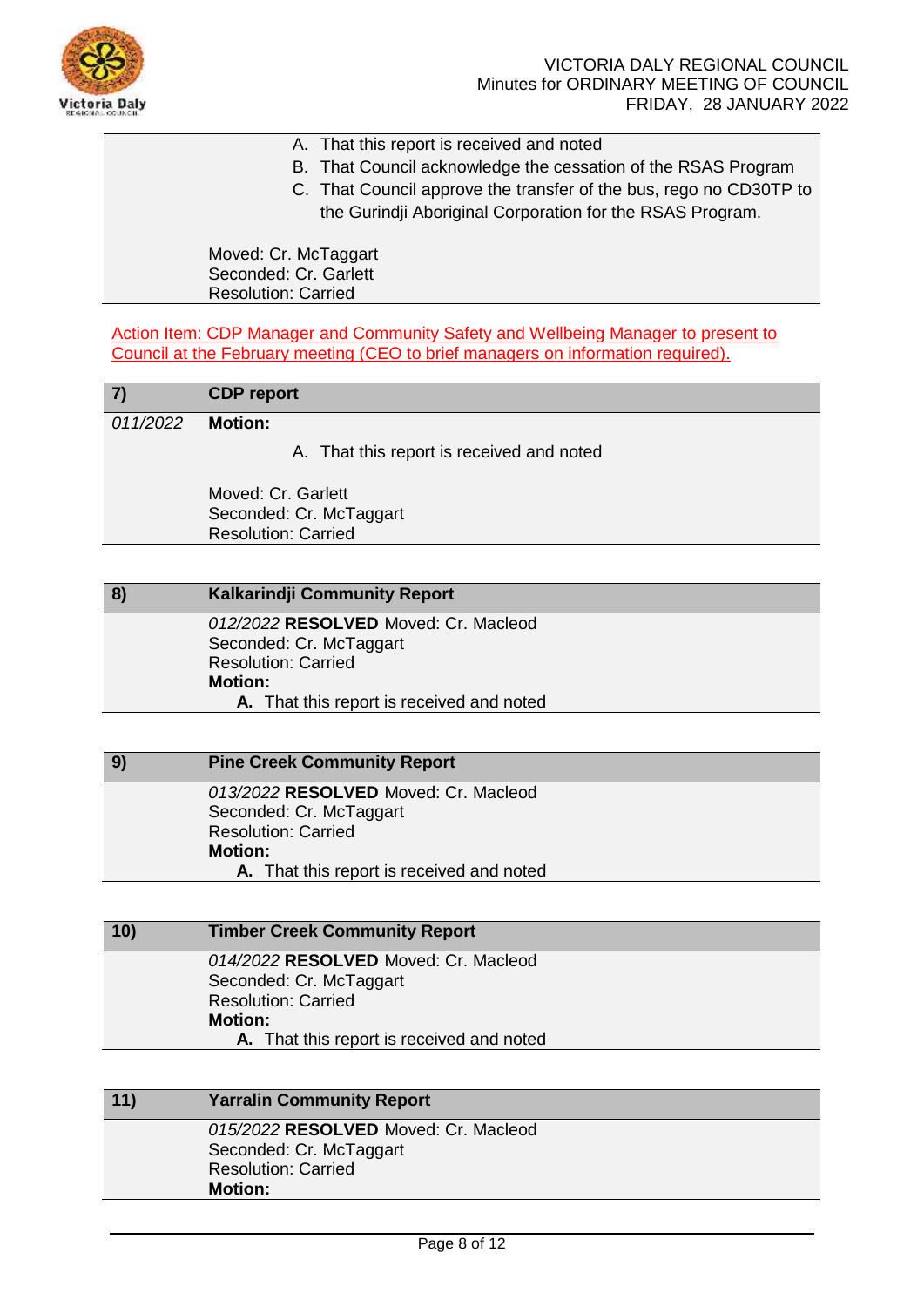

### **A.** That this report is received and noted

# **12) Nauiyu Community Report**

*016/2022* **RESOLVED** Moved: Cr. Macleod Seconded: Cr. McTaggart Resolution: Carried **Motion: A.** That this report is received and noted

## **13) Correspondence Report**

## *017/2022* **Motion:**

A. That Council receive and note the correspondence report

Moved: Cr. Macleod Seconded: Cr. Garlett Resolution: Carried

### **The meeting adjourned for a short break, the time being 03:01pm The meeting resumed, the time being 03:22pm**

| 14)      | <b>Action Items Report</b>                                                             |
|----------|----------------------------------------------------------------------------------------|
|          | <b>Discussion regarding 14.1 Upstream Notifications</b>                                |
|          | Elected Members were asked their thoughts on co-contribution to<br>٠                   |
|          | finalise the project.                                                                  |
|          | Through Local Regional Management Plan Council will seek options for<br>$\blacksquare$ |
|          | the funding and installation of upstream flood notifications for the Upper             |
|          | Victoria River and the Humbert River.                                                  |
|          | The Kalkarindji, Nitjpurru, Yarralin, and Lingarra communities have                    |
|          | potential emergency issues without knowledge of flooding.                              |
| 018/2022 | <b>Motion:</b>                                                                         |
|          | A. That this report is received and noted                                              |
|          | Moved: Cr. Garlett                                                                     |
|          | Seconded: Cr. McTaggart                                                                |
|          | <b>Resolution: Carried</b>                                                             |

Action Item: a letter to be sent to LGANT regarding the urgent need for upstream flood notification for Upper Victoria River (above Kalkarindji) and the Humbert River (above Lingarra) (Manager of Executive Services).

### **GENERAL BUSINESS**

**18.1 GOLDRUSH IN KIND SUPPORT REQUEST** *- Councillor Yvette Williams*

Councillor Williams is asking for Council support for preparation for Goldrush Festival. Support in preparation such as printing, preparing sand etc. would be appreciated.

Action Item: Plan to be developed to assist Pine Creek festival (Director of Corporate Services)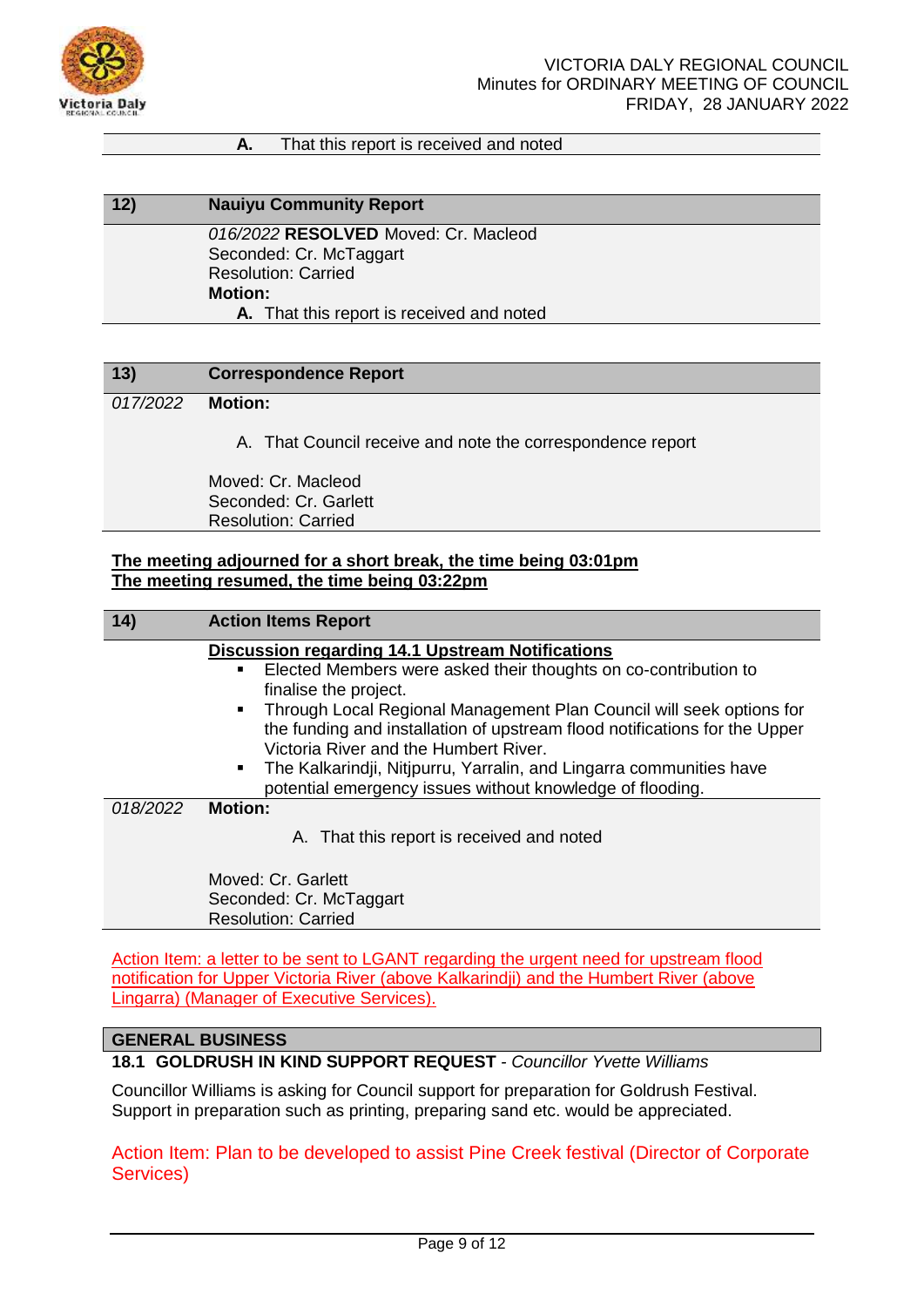

## **18.2 TIMBER CREEK ROUND-UP** *- Councillor Shirley Garlett*

- Deputy Mayor had a meeting with the Clinic Manager of Katherine West Health Board regarding Covid-19 management plans. Discussion included Purple House who are responsible for delivering mobile dialysis.
- General discussion took place regarding education in Timber Creek.
- $\blacksquare$  ITEC Health building is up for sale.

## **18.3 PINE CREEK WASTE MANAGEMENT LIABILITIES AND REMEDIATION** *-*

*Councillor Georgina Macleod*

Discussed with Member for Daly, Mr. Dheran Young.

Councillor Macleod will continue to pursue support through the Local Government Association of the Northern Territory (LGANT) for solutions.

**18.4 LOAN & WOOLIANA RD LAND TENURE (WASTE T/FER STATION AND OFFICE** *- Councillor Andrew McTaggart*

Discussed with Member for Daly, Mr. Dheran Young.

**18.5 TIMBER CREEK SEWERAGE AND POOR MOBILE COVERAGE** *- Councillor Shirley Garlett*

Discussed with Member for Daly, Mr. Dheran Young.

### **18.6 THANK YOU TO KATHERINE WEST HEALTH BOARD** *- Councillor Georgina Macleod*

*019/2022*Council would like to thank the Katherine West Health Board for their tireless efforts in providing services and keeping residents safe throughout the pandemic. Council also appreciates the information received online which has been easily shared to community members.

Council would also like to thank Pine Creek health staff in their assistance throughout the pandemic.

Council would also like to thank Nauiyu Community health centre in their assistance throughout the pandemic.

**Motion:** That Council approve that plaques up to the value of \$4,000 (total) be presented to each Katherine West Health Board clinic (Yarralin, Nitipurru, Kalkarindii, Bulla, Timber Creek, & Amanbidji), Pine Creek Health Centre, and the Nauiyu Community Health Centre thanking them for their tireless efforts throughout the pandemic.

Moved: Cr. Macleod Seconded: Cr. Garlett Resolution: Carried

Action Item: wording to be drafted and distributed to Council out of session (Manager of Executive Services).

## **CLOSE OF ORDINARY COUNCIL MEETING – MOVE TO CONFIDENTIAL** *020/2022***RECOMMENDATION**:

Members of the press and public to be excluded from the meeting of the Closed Session and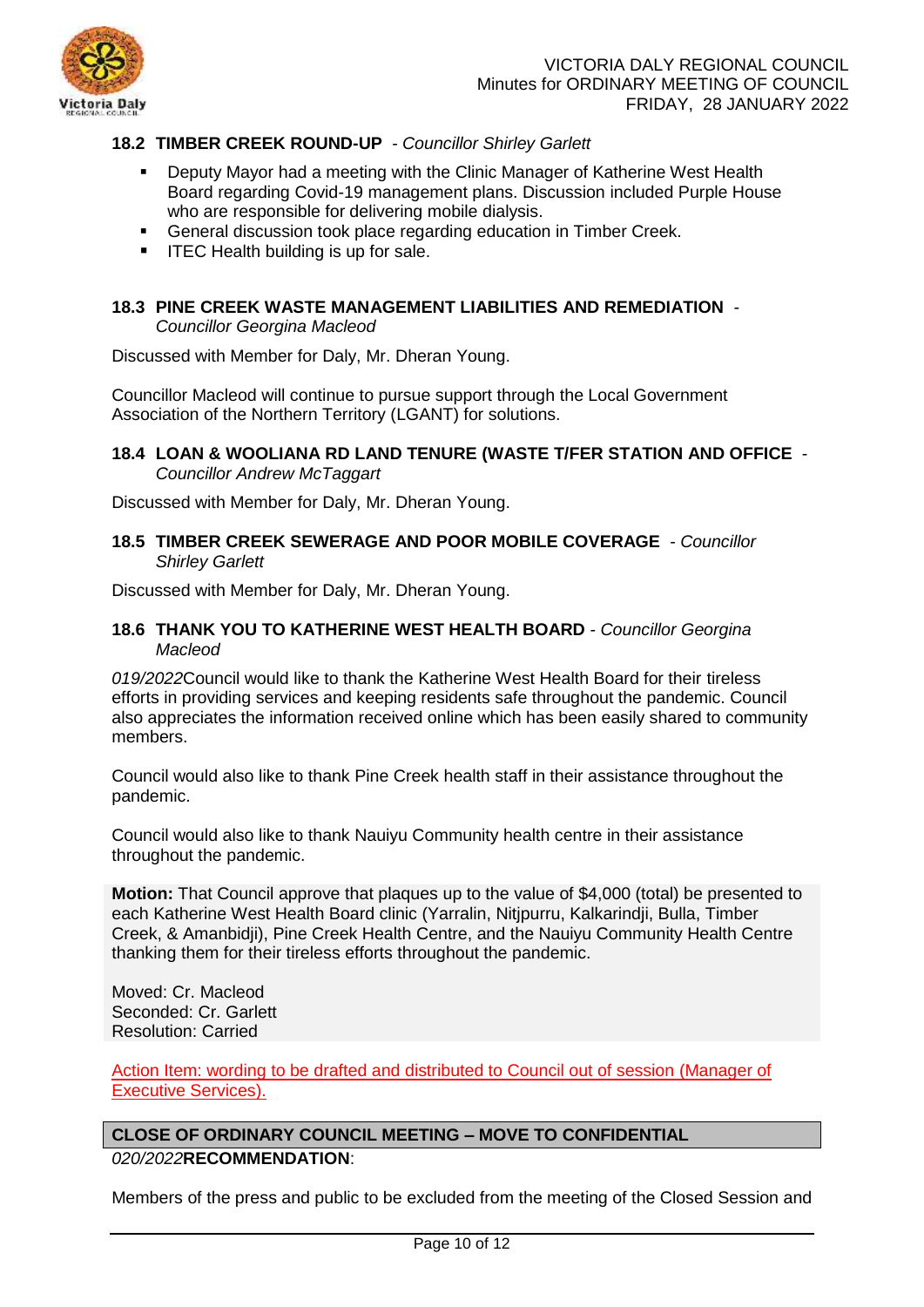

access to the correspondence and reports relating to the items considered during the course of the Closed Session be withheld. This action is taken in accordance with Section 99(2) of the *Local Government Act, 2019* as the items listed come within the following provisions:-

Moved: Cr. Garlett Seconded: Cr. McTaggart Resolution: Carried

## **CLOSE OF CONFIDENTIAL COUNCIL MEETING – MOVE TO OPEN** *021/2022***RECOMMENDATION**:

That the confidential meeting of Council be closed moved to open session and that resolution 024/2022 be included in the minutes of the open session.

Moved: Cr. McTaggart Seconded: Cr. Garlett Resolution: Carried

**15 Centrelink - Cashless Debit Card Additional Service Offer -** *The report will be dealt with under Section 99 of the Local Government Act 2019 (NT) where meetings of Council are to be closed where confidential business is being considered. Pursuant to regulation 51(1) (civ) of the Local Government (General) Regulations 2021, this report contains information that would, if publicly disclosed, subject to subregulation (3) – prejudice the interests of the council or some other person;.*

| 17)             | Project Service Delivery Agreement - Outside School Hours Care Service -<br><b>Nauiyu Nambiyu</b>                                                                                                                                                       |
|-----------------|---------------------------------------------------------------------------------------------------------------------------------------------------------------------------------------------------------------------------------------------------------|
| Un-<br>resolved | Motion:<br>A. That this report is received and noted                                                                                                                                                                                                    |
|                 | B. That Council approve the Project Service Delivery Agreement<br>between Victoria Daly Regional Council and Green Rivers<br>Aboriginal Corporation by endorsing, signing and implementing<br>in accordance to the agreement.                           |
|                 | <b>Motion C was put forward</b>                                                                                                                                                                                                                         |
| 024/2022        | C. This item will be left on the table until the next Council meeting<br>(22/02/22), following the CEO and Director of Corporate Services meeting<br>with new GRAC CEO Mr. Wayne Buckley regarding GRAC reporting<br>requirements as per the agreement. |

Moved: Cr. McTaggart Seconded: Cr. Macleod Resolution: Carried

**16 Progress Report on Grant Applications -** *The report will be dealt with under Section 99 of the Local Government Act 2019 (NT) where meetings of Council are to be closed where confidential business is being considered. Pursuant to regulation 51(1) (civ) of the Local Government (General) Regulations 2021, this report contains information that would, if publicly disclosed, subject to subregulation (3) – prejudice the interests of the council or some other person;.*